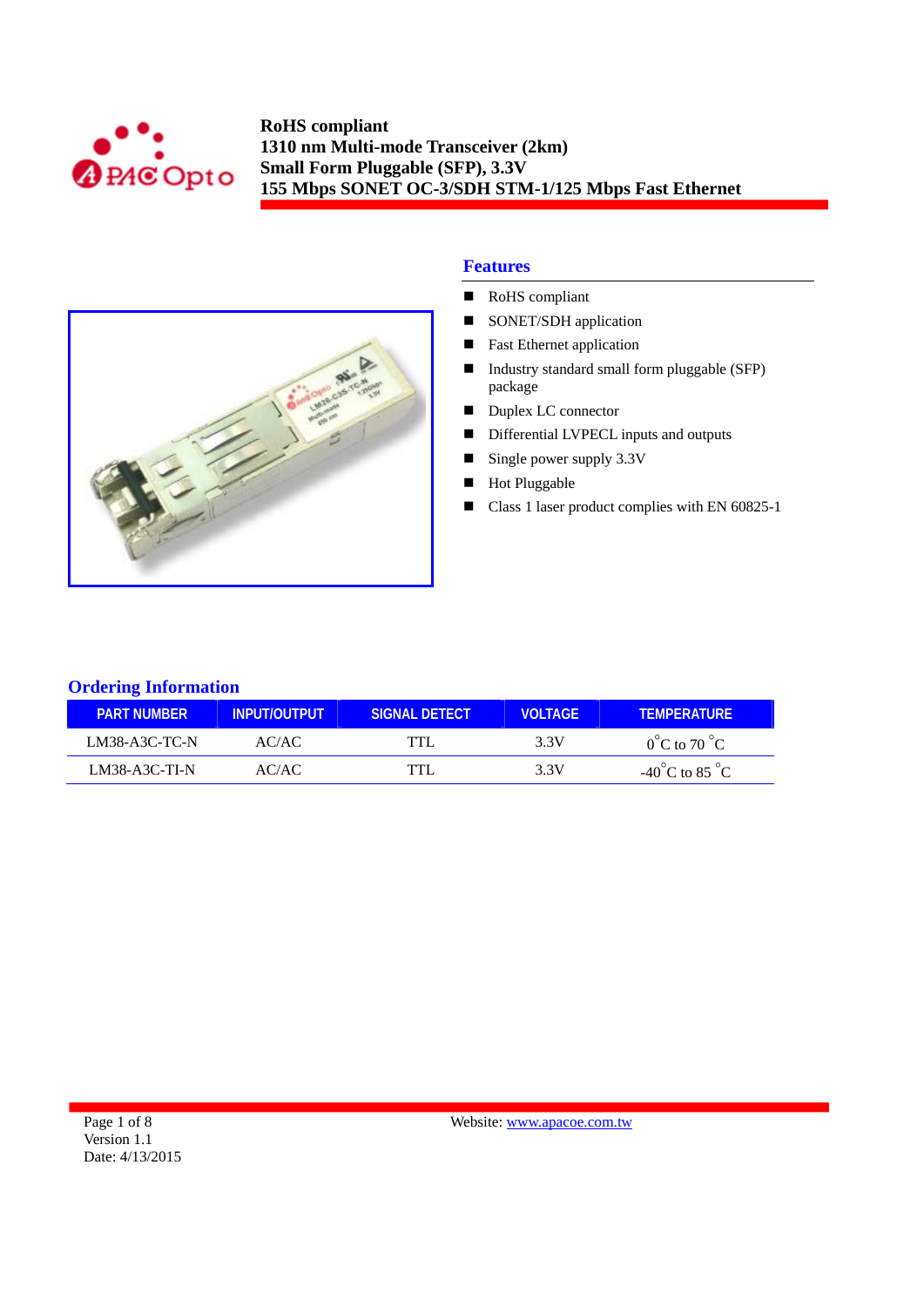

# **Absolute Maximum Ratings**

| <b>PARAMETER</b>           | <b>SYMBOL</b>  | <b>MIN</b> | <b>MAX</b> | <b>UNITS</b> | <b>NOTE</b> |
|----------------------------|----------------|------------|------------|--------------|-------------|
| <b>Storage Temperature</b> | I <sub>S</sub> | $-40$      | 85         |              |             |
| <b>Supply Voltage</b>      | Vcc            | $-0.5$     | 4.0        |              |             |
| <b>Input Voltage</b>       | $V_{I\!N}$     | $-0.5$     | Vcc        |              |             |

# **Recommended Operating Conditions**

| <b>PARAMETER</b>                                                          | <b>SYMBOL</b>     | <b>MIN</b> | TYP. | <b>MAX</b> | <b>UNITS</b> | <b>NOTE</b> |
|---------------------------------------------------------------------------|-------------------|------------|------|------------|--------------|-------------|
| Case Operating Temperature                                                | $T_C$             | $\theta$   | ---  | 70         | $^{\circ}$ C |             |
|                                                                           |                   | $-40$      |      | 85         |              |             |
| <b>Supply Voltage</b>                                                     | <i>Vcc</i>        | 3.1        | 3.3  | 3.5        | V            |             |
| <b>Supply Current</b>                                                     |                   |            | 110  |            |              |             |
| $(\text{\textcircled{a25}}$ degree C)                                     |                   |            |      |            |              |             |
| <b>Supply Current</b>                                                     |                   |            | 130  |            | mA           |             |
| $(\text{\textcircled{\textcircled{\thinspace}}}85$ degree C)              | $I_{TX} + I_{RX}$ |            |      |            |              |             |
| <b>Supply Current</b>                                                     |                   |            |      | 160        |              |             |
| $(Q - 40 - 85$ degree C)                                                  |                   |            |      |            |              |             |
| Power consumption                                                         | $I_{TX} + I_{RX}$ |            | 363  |            |              |             |
| $(Q25$ degree C and 3.3V)                                                 |                   |            |      |            |              |             |
| Power consumption                                                         | $I_{TX}+I_{RX}$   |            | 429  |            | mW           |             |
| $(@85$ degree C and 3.3V)                                                 |                   |            |      |            |              |             |
| Power consumption                                                         | $I_{TX}+I_{RX}$   |            |      | 528        |              |             |
| $(\text{\textcircled{a}}-40\text{-}85 \text{ degree C and } 3.3\text{V})$ |                   |            |      |            |              |             |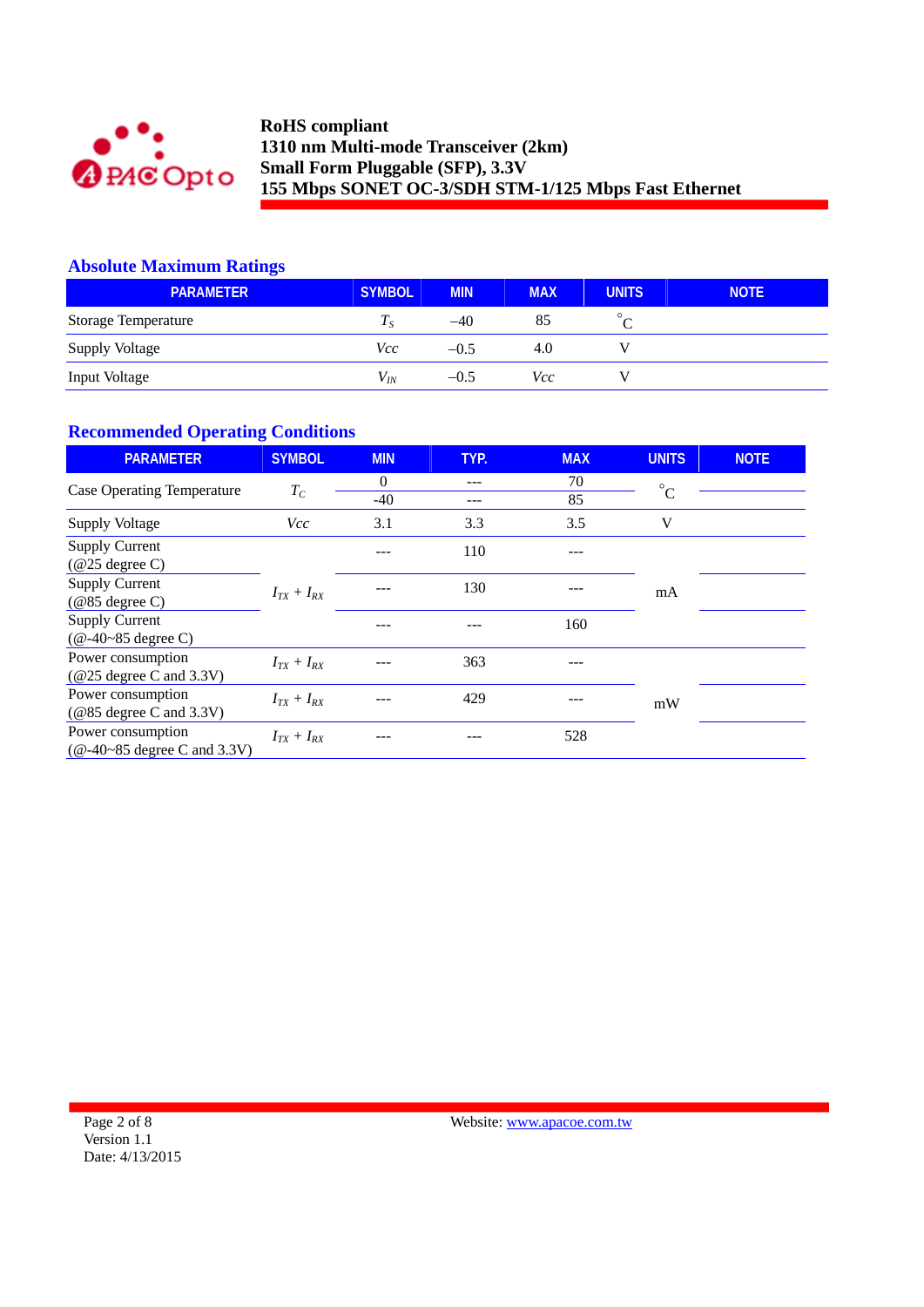

# **Transmitter Electro-optical Characteristics**

| <b>PARAMETER</b>                   | <b>SYMBOL</b>                                                               | <b>MIN</b> | TYP. | <b>MAX</b> | <b>UNITS</b> | <b>NOTE</b> |
|------------------------------------|-----------------------------------------------------------------------------|------------|------|------------|--------------|-------------|
| Data Rate                          | B                                                                           | 50         | 155  | <b>200</b> | Mb/s         |             |
| <b>Output Optical Power</b>        |                                                                             | $-20$      |      | $-14$      | dBm          |             |
| $62.5/125 \ \mu m$ fiber           | Pout                                                                        |            |      |            |              | Average     |
| <b>Output Optical Power</b>        |                                                                             | $-23.5$    |      |            | dBm          | Average     |
| 50/125 $\mu$ m fiber               |                                                                             |            |      | $-14$      |              |             |
| <b>Extinction Ratio</b>            | ER                                                                          | 10         |      |            | dB           |             |
| Center Wavelength                  | $\lambda_C$                                                                 | 1260       | 1310 | 1360       | nm           |             |
| Spectral Width (RMS)               | $\Delta \lambda$                                                            |            |      | 20         | nm           |             |
| Rise/Fall Time $(10-90%)$          | $T_{r,f}$                                                                   |            |      | 2          | ns           |             |
| Max. $P_{out}$ TX-DISABLE Asserted | $P_{OFF}$                                                                   |            |      | $-45$      | dBm          |             |
| Output Eye                         | Compliant with Telcordia GR-253-CORE Issue 3 and ITU-T recommendation G-957 |            |      |            |              |             |
| Differential Input Voltage         | $V_{\text{DIFF}}$                                                           | 0.4        |      | 2.0        | V            |             |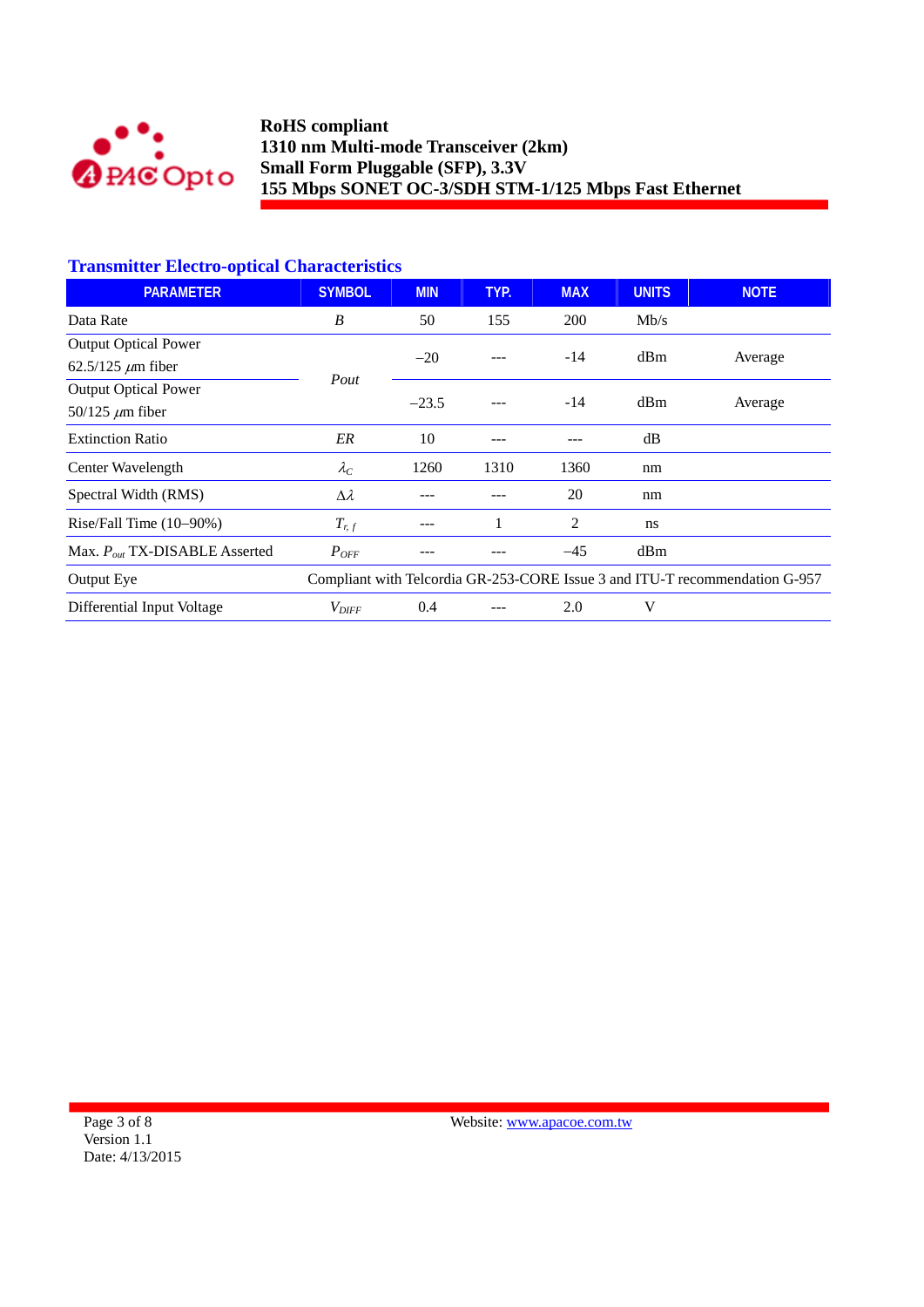

## **Receiver Electro-optical Characteristics**

| <b>PARAMETER</b>                                  | <b>SYMBOL</b>     | <b>MIN</b>     | TYP. | <b>MAX</b> | <b>UNITS</b> | <b>NOTE</b> |
|---------------------------------------------------|-------------------|----------------|------|------------|--------------|-------------|
| Data Rate                                         | B                 | 50             | 155  | 200        | Mb/s         |             |
| <b>Optical Input Power -maximum</b>               | $P_{IN}$          | -8             |      |            | dBm          | Note 1      |
| Optical Input Power-minimum<br>(Sensitivity)      | $P_{IN}$          |                |      | $-31$      | dBm          | Note 1      |
| <b>Operating Center Wavelength</b>                | $\lambda_C$       | 1260           |      | 1600       | nm           |             |
| Data Output Rise, Fall Time<br>$(10\% \sim 90\%)$ | $T_{r,f}$         | ---            | 1    | 2          | ns           |             |
| Loss of Signal-Asserted                           | $P_{A}$           | $-45$          |      |            | dBm          |             |
| Loss of Signal-Deasserted                         | $P_D$             | ---            |      | $-31$      | dBm          |             |
| Loss of Signal-Hysteresis                         | $P_A - P_D$       | 0.5            |      |            | dB           |             |
| Differential Output Voltage                       | $V_{\text{DIFF}}$ | 0.5            |      | 1.2        | V            |             |
| Receiver Loss of Signal Output<br>Voltage-Low     | $RX\_LOS_L$       | $\overline{0}$ |      | 0.5        | V            |             |
| Receiver Loss of Signal Output<br>Voltage-High    | $RX\_LOS_H$       | 2.4            |      | $V_{CC}$   | V            |             |

Note 1: The input data is at 155.52 Mbps,  $2^{23}$ –1 PRBS data pattern. The receiver is guaranteed to provide output data with Bit Error Rate (BER) better than or equal to  $1 \times 10^{-10}$ .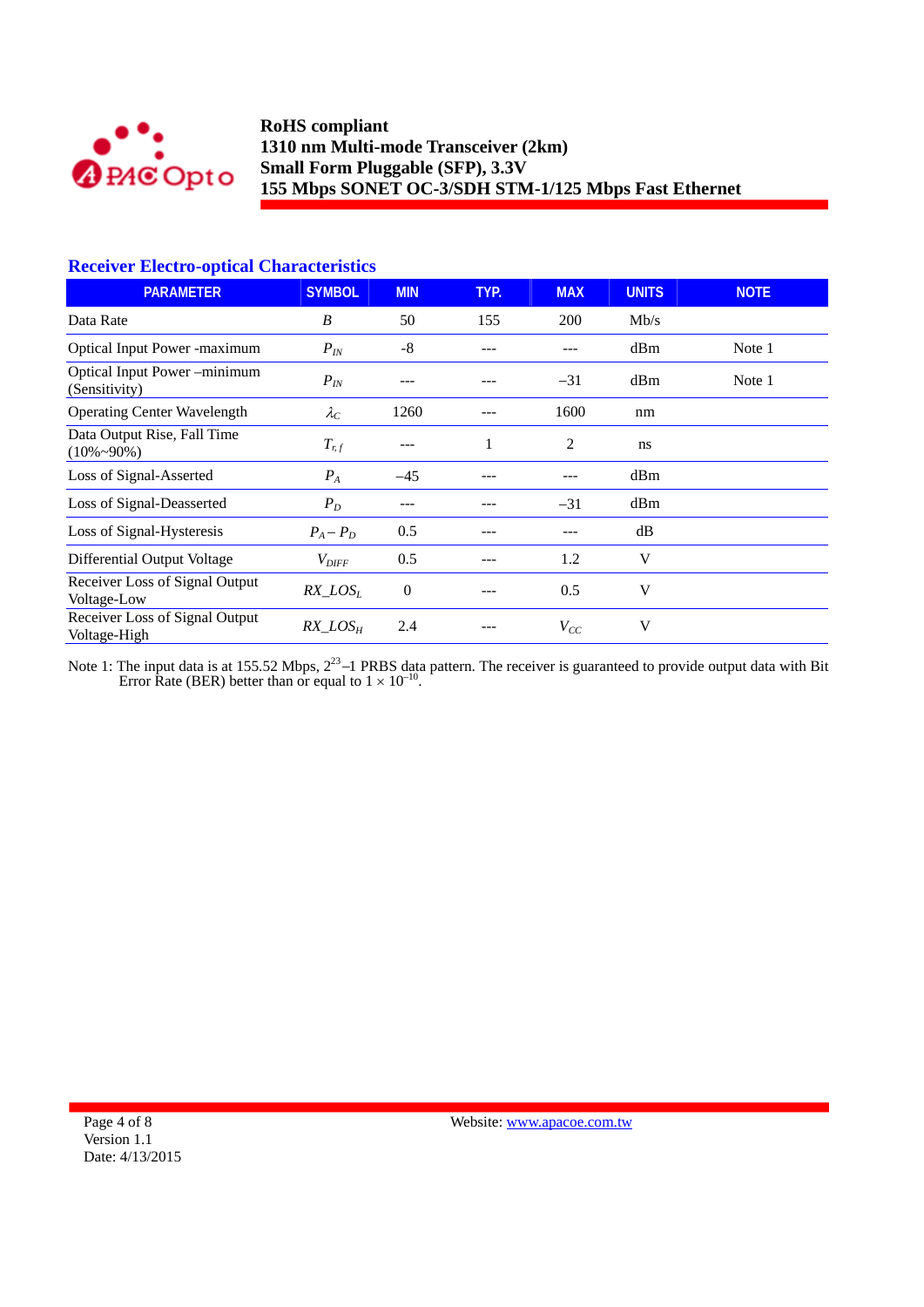

## **Block Diagram of Transceiver**



#### **Transmitter Section**

The transmitter section consists of a 1310 nm InGaAsP laser in an eye safe optical subassembly (OSA) which mates to the fiber cable. The laser OSA is driven by a LD driver IC which converts differential input LVPECL logic signals into an analog laser driving current.

#### **TX\_DISABLE**

The TX\_DISABLE signal is high (TTL logic "1") to turn off the laser output. The laser will turn on when TX\_DISABLE is low (TTL logic "0").

#### **Receiver Section**

The receiver utilizes an InGaAs PIN photodiode mounted together with a trans-impedance preamplifier IC in an OSA. This OSA is connected to a circuit providing post-amplification quantization, and optical signal detection.

#### **Receive Loss (RX\_LOS)**

The RX LOS is high (logic "1") when there is no incoming light from the companion transceiver. This signal is normally used by the system for the diagnostic purpose. The signal is operated in TTL level.

Page 5 of 8 Version 1.1 Date: 4/13/2015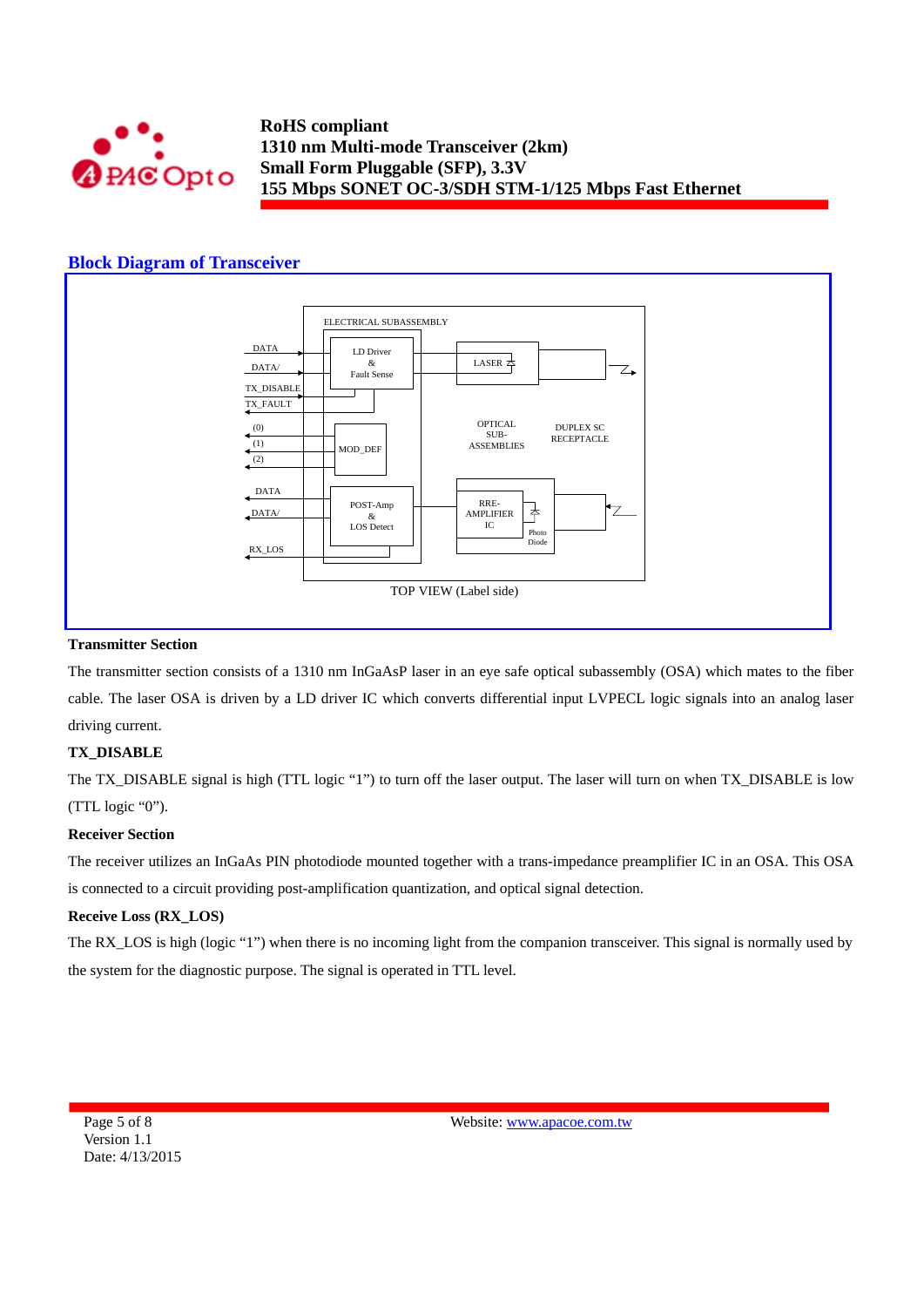

# **Dimensions**



Page 6 of 8 Version 1.1 Date: 4/13/2015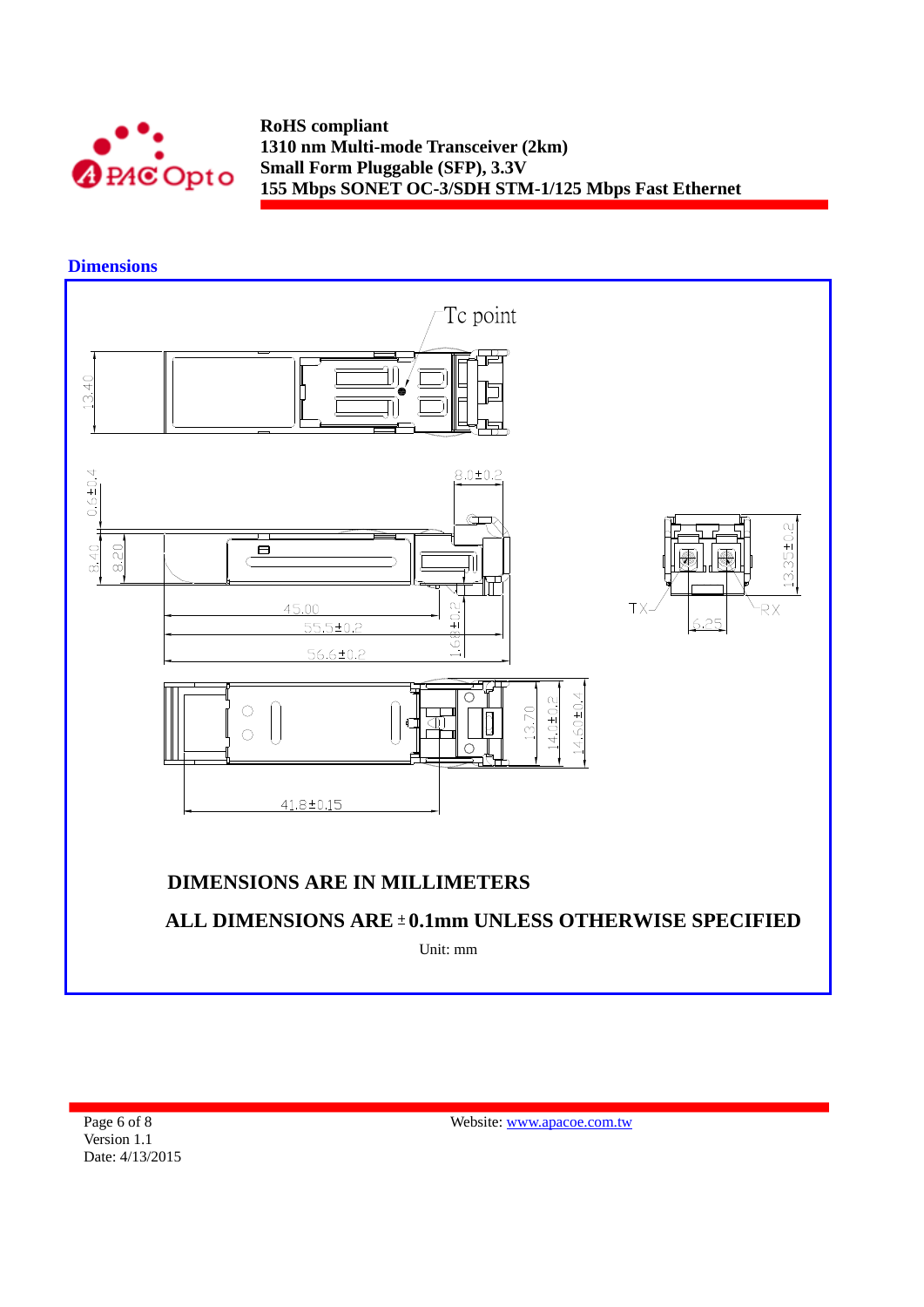

## **SFP host board mechanical layout**



Page 7 of 8 Version 1.1 Date: 4/13/2015